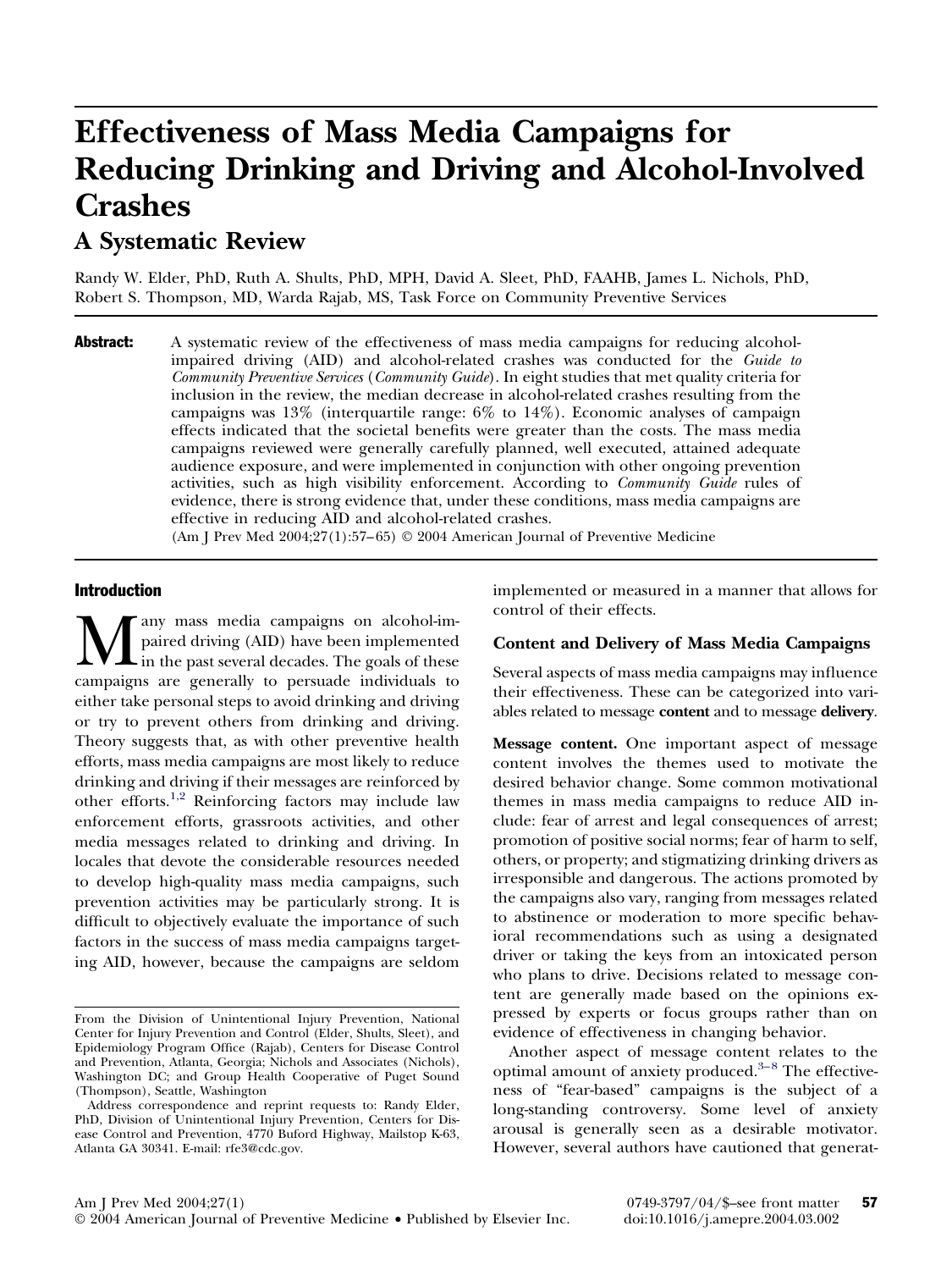ing intense anxiety by emphasizing the severity of a problem and the audience's susceptibility to it can cause some people to ignore or discount the campaign messages[.3–5](#page-8-0) Although this caution appears to be justified, increasing the strength of a fear appeal also increases the probability that the audience will change their attitudes, intentions, and behaviors. $6$  These changes are maximized, and defensive avoidance minimized, when the anxiety-arousing message is accompanied by specific information about actions that people can take to protect themselves[.6](#page-8-0) The degree of persuasion versus defensive avoidance produced may be influenced by interactions between the message content and characteristics of the recipient. For instance, strong fear appeals may be more effective for motivating a response among segments of the audience that initially do not view the problem addressed as being important or relevant to them[.7](#page-8-0) They may also be more persuasive to people who are already engaging in the desired behavior.<sup>8</sup>

**Message delivery.** A mass media campaign cannot be effective unless the target audience is exposed to, attends to, and comprehends its message. Two important aspects of message delivery are control over message placement and production quality. $9,10$  Control over message placement helps to ensure that the intended audience is exposed to the messages with sufficient frequency to exceed some threshold for effectiveness. It also allows for the optimal timing and placement of those messages. This control can only be assured with paid campaigns. Those that rely solely on donated public service time may attain adequate exposure, but message placement and frequency are ultimately left to media schedulers and station management; paid advertising time always gets preferential placement. Assuming that the target audience is adequately exposed, high production quality of the campaign messages may maximize the probability that the audience will pay attention to them. High production quality may also improve the chances of eliciting the intended emotional impact.

**Message Pretesting.** Pretesting of campaign themes and messages is also thought to be important for a successful outcome. $11-13$  Pretesting can help to assess which themes or concepts are most relevant to the target audience. It can also help to ensure that the target audience will attend to and comprehend the specific messages presented. The importance of pretesting is highlighted by an evaluation of a mass media campaign designed to prevent alcohol-related problems by encouraging drinking in moderation.<sup>14</sup> No pretesting of ads was done for this campaign, and a survey conducted at midcampaign found that over a third of respondents thought that the ads were **promoting** alcohol consumption. Many mistook them for beer ads.

#### **Prior Reviews of Mass Media Effects**

Several reviews of mass media campaigns have addressed AID. The scope of these reviews has varied, with focuses on AID,<sup>3[,1](#page-8-0)0,11,15</sup> alcohol use,<sup>16</sup> traffic safety,<sup>1</sup> and health promotion in general.<sup>17,18</sup> These reviews reached differing conclusions about the effectiveness of mass media campaigns for preventing AID. The most consistent finding from these reviews is that the quality and volume of research in this area are too low to draw any firm conclusions. Despite recommendations of past reviewers to conduct more high-quality studies, $^{10}$  few such studies have been published in recent years.

## Methods

The goal of this systematic review was to assess whether, and under what conditions, mass media campaigns are helpful in preventing AID and alcohol-related crashes. The review was conducted according to the methods of the *Guide to Community Preventive Services* (*Community Guide*). These methods have been described in detail elsewhere.<sup>19,20</sup> The conceptual framework that guided the review is shown in [Figure 1.](#page-2-0)

## **Inclusion Criteria**

A comprehensive search was conducted for peer-reviewed journal articles and technical reports. To be included, a study had to (1) be primary research published in English before December 31, 2001; (2) provide objective data on one or more outcomes related to AID (e.g., single-vehicle nighttime crashes); and (3) meet minimum quality criteria for study design and execution[.19](#page-8-0) When multiple papers by the same authors used similar methods to evaluate a specific intervention, only the paper with the longest postintervention follow-up time was included in the review.

Crashes and measured blood alcohol concentration (BAC) were chosen as outcome measures because they are objective and are clearly related to the ultimate outcome of interest crash-related injuries. As Wilde<sup>17</sup> has noted, intermediate outcomes such as message recall or knowledge and attitude change may be only weakly related to actual behavior. Thus, it is not possible to draw firm conclusions about "bottom-line" effectiveness from such intermediate measures.

It can be difficult to estimate the independent effects of mass media campaigns because they are usually accompanied by other AID prevention activities. To address this issue, only studies were included in which either (1) levels of other AID prevention activities did not change substantially during the media campaign; or (2) there were changes in other AID prevention activities, but the effects of these activities were accounted for by using statistical models. Therefore, some mass media campaigns that were combined with changes in laws or involved increases in enforcement were excluded (e.g., most sobriety checkpoint campaigns). The review was also limited to mass media campaigns employing persuasive messages to prevent drinking and driving. Therefore, the effects of earned media, such as news stories related to alcohol-impaired driving, were not evaluated, nor were the effects of ads promoting alcoholic beverages.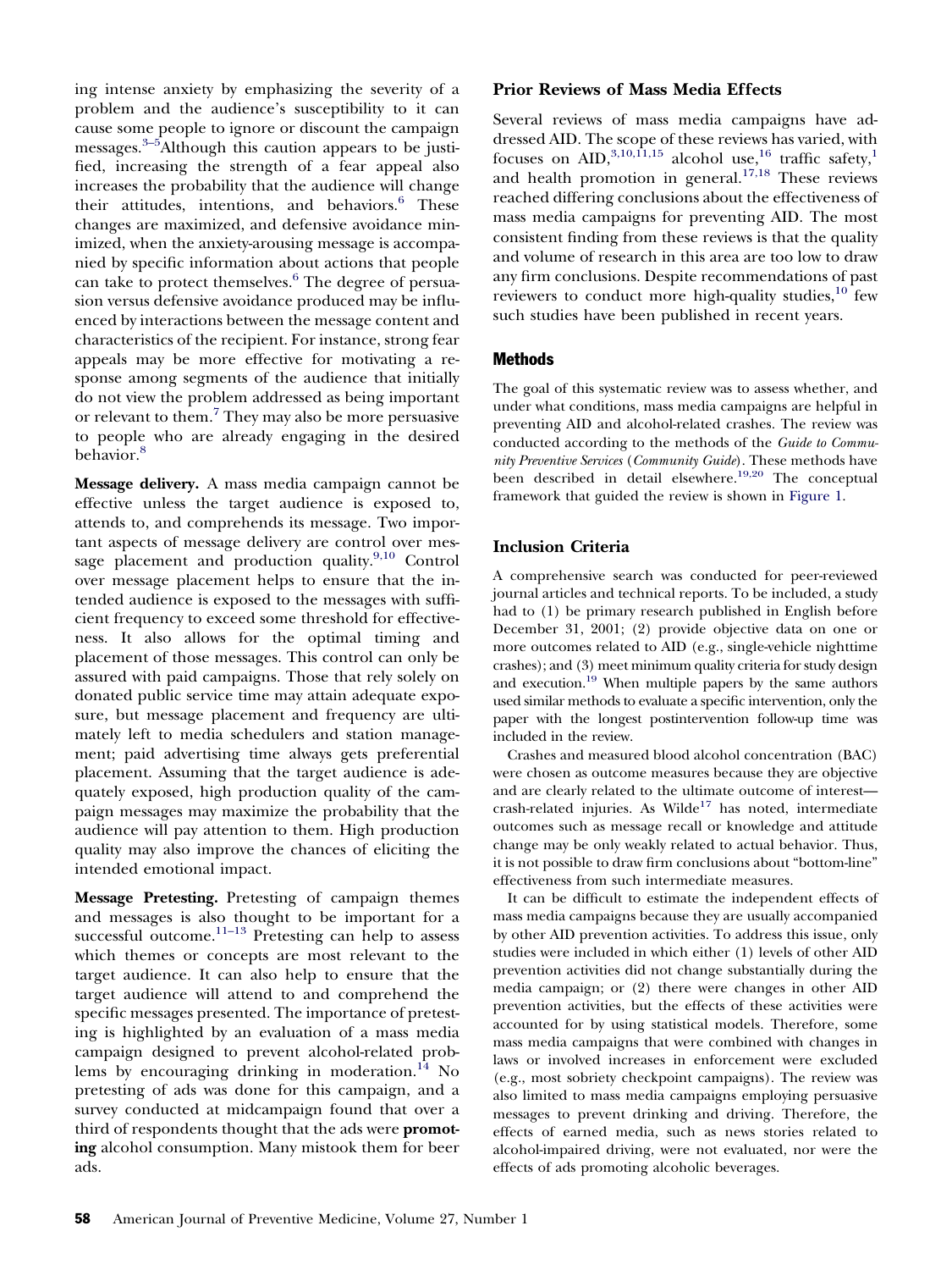<span id="page-2-0"></span>

Figure 1. Conceptual framework for reviews of the effects of mass media campaigns on injuries from alcohol-related crashes.

#### **Classification of Studies by Theme**

Studies were classified according to whether their themes focused primarily on the **legal consequences** or the **social and health consequences** of drinking and driving. These are broad categories, and message content can vary greatly within each. Although formal evaluation of variables such as audience exposure, production quality, and message pretesting was not possible, information on these variables for each study reviewed is reported when available.

#### **Calculating Summary Effect Measures**

Separate effect estimates were calculated for fatal crashes, fatal and nonfatal injury crashes, and property damage crashes (e.g., police-reported "had-been-drinking" crashes). Most of the included studies used proxy variables for alcoholrelated crashes (e.g., single-vehicle nighttime fatal crashes). Due to the imperfect association between these proxy variables and alcohol-related crashes, the resulting effect estimates are biased towards the null. The degree of bias is more pronounced for proxies with weaker association with alcohol involvement.

When available, effect measures were selected that compared alcohol-related crash outcomes to non–alcohol-related crash outcomes (e.g., comparing single vehicle nighttime crashes to multivehicle daytime crashes). Such effect measures help control for both the long-term downward trend in total crashes and other factors that influence the total number of crashes, such as safety characteristics of vehicles and highways, weather, economic conditions, and vehicle miles traveled.<sup>21</sup> To further address potential confounding, whenever possible effect measures were also selected that incorporated a concurrent comparison group such as drivers in communities that were not exposed to the media campaign. For studies incorporating comparison groups, results are reported in the form of the net change, reflecting the difference between the percent change for the intervention group and the comparison group. For studies using interrupted time series or other regression-based designs, results are reported in terms of the percent change estimated from the model.

#### **Results**

Nine papers were identified that included 11 studies or study arms evaluating changes in the number of crashes or in blood alcohol test results following the implementation of mass media campaigns. $9,22-29$  In accordance with *Community Guide* criteria, results from distinct study arms reported in a single paper were treated as independent estimates. Eight studies met the quality criteria for inclusion in this review.<sup>9,22–26</sup> Five of these studies indicated that some form of pretesting was used to ensure that campaign messages would be relevant to the target audience. $9,24,26$  In general, levels of audience exposure were also high, and most campaigns used paid advertising. These campaigns were also generally implemented in communities that had existing AID prevention activities, including strong enforcement efforts.

Details of the included studies are presented in [Table 1.](#page-3-0) In addition, details of the specific messages used in these campaigns and an overview of some important methodologic issues in individual studies are presented below.

#### **Studies of Campaigns with Legal Deterrence Themes**

Three of the evaluated campaigns focused heavily on raising public awareness of enforcement activities and of the legal consequences of drinking and driving.<sup>22–24</sup> All of these campaigns were evaluated in areas where actual enforcement levels during the campaign were at approximately the same levels as prior to the campaign.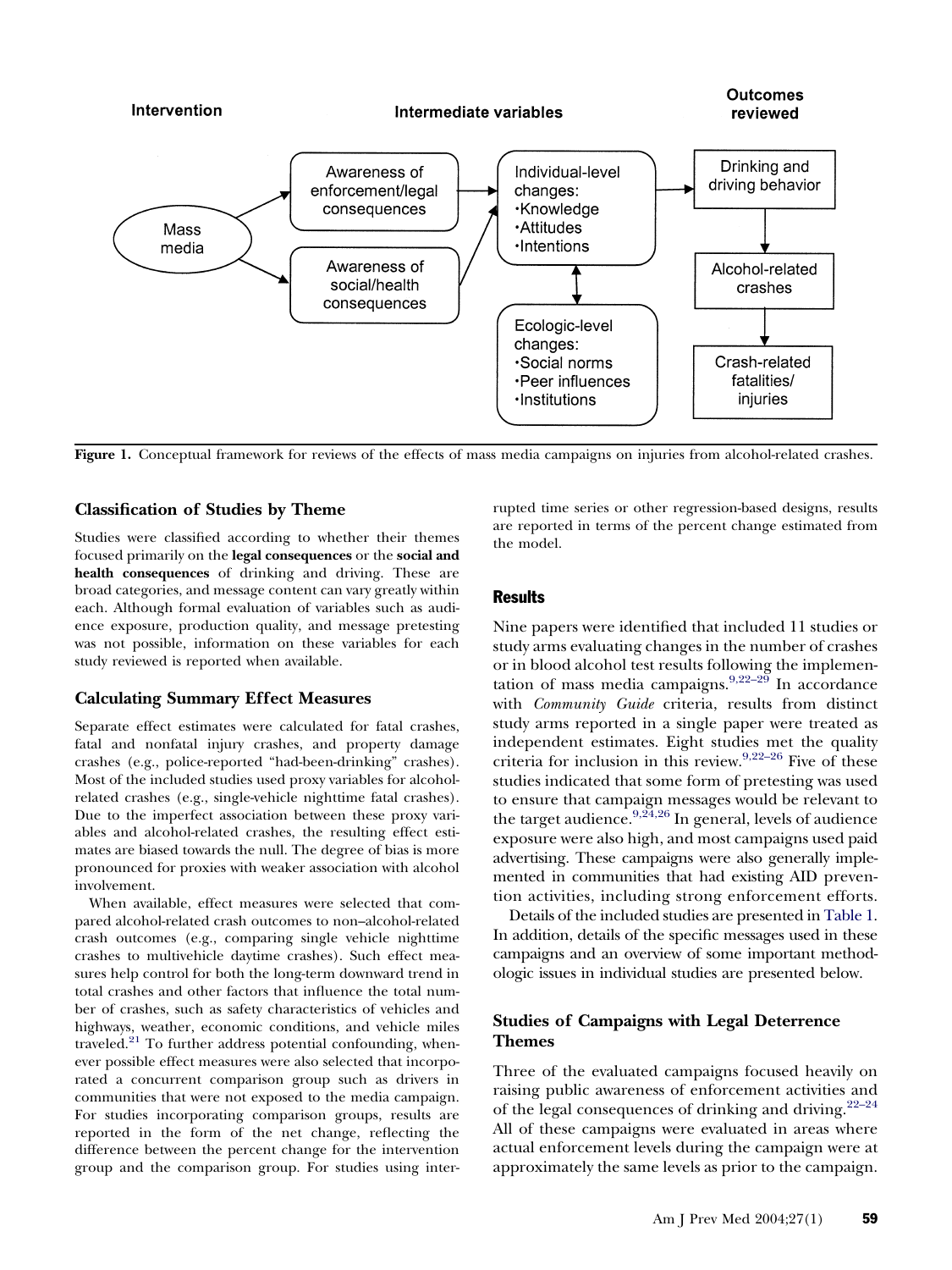<span id="page-3-0"></span>**Table 1.** Studies evaluating effectiveness of mass media campaigns for decreasing alcohol-impaired driving and alcohol-related crashes

| Author (year) <sup>ref</sup><br>(Study period)<br>Design<br><b>Evaluation setting</b><br>(Comparison details)                                                                                                      | <b>Intervention Details:</b><br>Scope (national, state, community)<br>Message theme (tagline)<br>Delivery method<br>Cost<br><b>Other details</b>                                                                                                                                                                 | <b>Results/other information</b>                                                                                                                                                                                                                                                                                                                                                                           | <b>Summary</b><br>value(s)                                                       | Follow-up<br>period |
|--------------------------------------------------------------------------------------------------------------------------------------------------------------------------------------------------------------------|------------------------------------------------------------------------------------------------------------------------------------------------------------------------------------------------------------------------------------------------------------------------------------------------------------------|------------------------------------------------------------------------------------------------------------------------------------------------------------------------------------------------------------------------------------------------------------------------------------------------------------------------------------------------------------------------------------------------------------|----------------------------------------------------------------------------------|---------------------|
| McLean $(1991)^{22}$<br>(7 weeks before and after<br>March 26 [Easter], 1989)<br><b>Time series</b><br>Adelaide, South Australia<br>(Comparison to previous<br>Easter period - 1983)                               | <b>State</b><br><b>Enforcement activity</b><br>Primarily TV<br>Expenditures increased from AU\$9,280 in Jan and<br>Feb., 1989 to AU\$43,676 in March and April.<br>Enforcement activity remained at a constant high<br>level before and after campaign.                                                          | Proportion of drivers (N=6373) above .08 g/dL BAC decreased<br>40% (95% CI: -61, -18) from baseline of 4.2%<br>(net change $= -30\%$ ).                                                                                                                                                                                                                                                                    | Drivers above<br>illegal BAC<br>$limit: -30%$                                    | 2 months            |
| Epperlein $(1987)^{23}$<br>(1972 – 1983, monthly)<br>Interrupted time series with<br>concurrent comparison<br>Arizona<br>(Comparisons to daytime<br>crashes and to crashes with<br>no identified drinking drivers) | Community (metropolitan Phoenix and Tuscon)<br>Enforcement activity/Legal consequences<br>TV, radio, and billboard<br>Not provided<br>Campaign implemented in late February and March<br>of 1982 with no associated change in enforcement<br>activity.                                                           | Nighttime fatal crashes decreased by 27% ( $p < .05$ ) from monthly<br>mean of 28 (net change $= -16\%$ );<br>Nighttime injury crashes decreased by 12.5% ( $p < .05$ ) from<br>monthly mean of 724 (net change $= -7\%$ );<br>Had-been-drinking crashes decreased by 14% (p < .05) from<br>monthly mean of 1036 (net change $= -13\%$ ).                                                                  | Fatal crashes:<br>$-16%$<br>Injury crashes:<br>$-7%$<br>Other crashes:<br>$-13%$ | 21 months           |
| Worden $(1975)^{24}$<br>$(5/72 - 5/74)$<br>Before-and-after with<br>concurrent comparison<br>Vermont<br>(Comparison to counties<br>receiving no intervention)                                                      | Community<br>Enforcement activity, supplemented by information<br>on preventing AID<br>Primarily radio, plus TV, drive-in theater spots, and<br>various other attempts to foster interpersonal<br>communication<br>Used donated media time, market research,<br>campaign development, and production facilities. | The proportion of "high-risk" male drivers (those who report<br>consuming three or more drinks at least once a week) above 0.05<br>g/dL BAC:<br>- at mid-campaign (May, 1973) decreased 37% from a baseline of<br>10 of 48 drivers to 9 of 69 (95% CI: -72%, +42%; net change =<br>$-158%$ :<br>- immediately following the campaign (May, 1974) decreased<br>67% (95% CI: -88%, -7%; net change = -111%). | Drivers above<br>0.05 g/dL BAC:<br>$-158%$                                       | 24 months           |
|                                                                                                                                                                                                                    | Campaign conducted from 6/72-5/74 as part of an<br>Alcohol Safety Action Project. Target group was<br>young males and messages applied 'best practices'<br>for health promotion. Enforcement remained at a<br>high level throughout study period.                                                                | The proportion of had-been-drinking to total fatal crashes<br>decreased 6% from a baseline of 9 of 20 to 8 of 19 (95% CI: -54%.<br>+91%; net change = $0\%$ ).<br>Very small sample sizes result in unstable estimates.                                                                                                                                                                                    | Fatal crashes:<br>0%                                                             |                     |

## Studies emphasizing legal consequences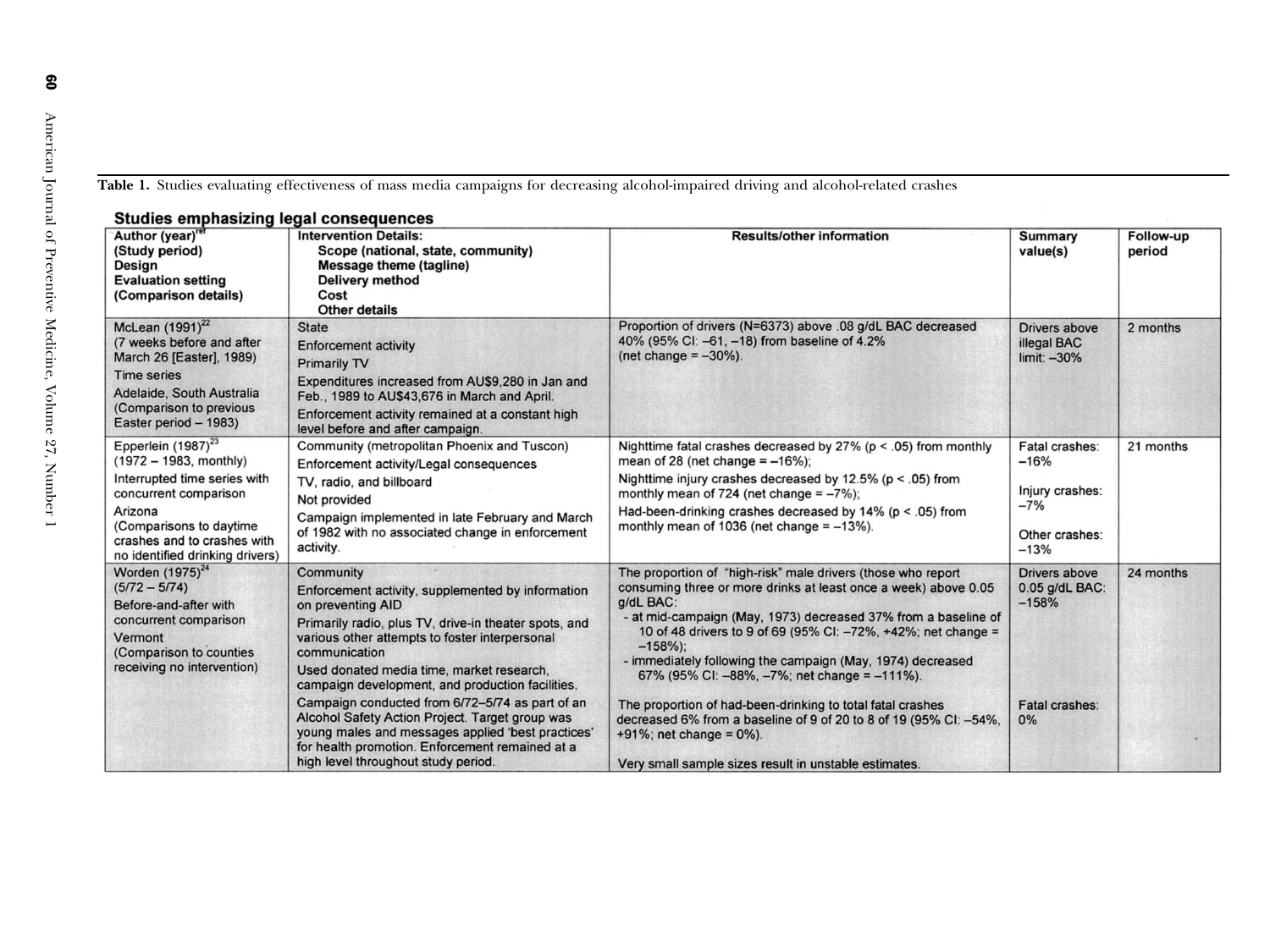|                                                                                                                                                                                                                                                   | Studies emphasizing social and health consequences                                                                                                                                                                                                                                                                                                                                                                                                                                                                                                                                                                                                                                                                                                     |                                                                                                                                                                                                                                                                                                                                                                                                                                                                                                                                                                                                                                                                                                                                                                                                                                                |                                                                                                    |                     |
|---------------------------------------------------------------------------------------------------------------------------------------------------------------------------------------------------------------------------------------------------|--------------------------------------------------------------------------------------------------------------------------------------------------------------------------------------------------------------------------------------------------------------------------------------------------------------------------------------------------------------------------------------------------------------------------------------------------------------------------------------------------------------------------------------------------------------------------------------------------------------------------------------------------------------------------------------------------------------------------------------------------------|------------------------------------------------------------------------------------------------------------------------------------------------------------------------------------------------------------------------------------------------------------------------------------------------------------------------------------------------------------------------------------------------------------------------------------------------------------------------------------------------------------------------------------------------------------------------------------------------------------------------------------------------------------------------------------------------------------------------------------------------------------------------------------------------------------------------------------------------|----------------------------------------------------------------------------------------------------|---------------------|
| (Comparison details)<br>Evaluation setting<br>Author (year) <sup>re</sup><br>(Study period)<br>Design                                                                                                                                             | Scope (national, state, community)<br>Message theme (tagline)<br>Intervention Details:<br>Delivery method<br>Other details<br>Cost                                                                                                                                                                                                                                                                                                                                                                                                                                                                                                                                                                                                                     | Results/other information                                                                                                                                                                                                                                                                                                                                                                                                                                                                                                                                                                                                                                                                                                                                                                                                                      | Summary<br>value(s)                                                                                | Follow-up<br>period |
| Time series with concurrent<br>consumption hours to those<br>(Comparison of crashes<br>$(1/90 - 6/97,$ quarterly)<br>consumption hours)<br>during high alcohol<br>during low alcohol<br>Cameron (1998) <sup>26</sup><br>New Zealand<br>comparison | audience rating points per month. Over the course of<br>increased approximately 12-fold to 678-770 target<br>Crash risk/consequences, including graphic crash<br>Accident Commission ads, often featuring graphic<br>decreased 7.5%, while total stops increased 13%.<br>scenes (Drink and drive - You're a bloody idiot!)<br>Campaign modeled after Victorian Transport<br>the evaluation, stops at sobriety checkpoints<br>crash scenes; exposure to AID-themed ads<br>Approximately NZ\$7 million per year<br>Primarily TV<br>National                                                                                                                                                                                                              | a 33% decrease in urban high alcohol hour serious injury crashes<br>a 16% decrease in urban high alcohol hour serious injury crashes<br>a 32% decrease in rural high alcohol hour serious injury crashes<br>a 6% decrease in rural high alcohol hour serious injury crashes<br>(95% Ci: -41%, -22%; net change = $-18\%$ )<br>In 1995-96, campaign estimated to result in:<br>in 1996-97, campaign estimated to result in:<br>(95% CI: $-40\%$ , $-25\%$ ; net change = $-7\%$ );<br>(95% CI: -24%, -6%; net change = -2%);<br>(95% CI: $-18\%$ , $7\%$ ; net change = $-5\%$ ).                                                                                                                                                                                                                                                               | Arm 1 (Urban):<br>Injury crashes<br>Arm 2 (Rural):<br>$-18%$<br>$-7%$                              | 24 months           |
| Time series (evaluated using<br>$(1983 - 1992,$ monthly)<br>double log regression)<br>Newstead (1995) <sup>25</sup><br>Cameron (1993) <sup>51</sup><br>Victoria, Australia                                                                        | Primarily crash risk/consequences, including graphic<br>but were included in the regression model along with<br>Sobriety checkpoints increased over study period<br>terms for linear trend, month, and unemployment<br>sobriety checkpoints (Drink and drive - You're a<br>crash scenes; one of four ads also highlighted<br>AU\$23 million between 1989 and 1992<br>Primarily TV (approximately 70%)<br>bloody idiot!)<br>State<br>rate.                                                                                                                                                                                                                                                                                                              | Nighttime serious casualty crashes estimated to be approximately<br>The level of advertising exposure was inversely related to serious<br>indicates that injury crashes would increase over time if the other<br>Contrary to expectations, the trend term of the regression model<br>casualty crashes in both Melbourne (regression coefficient =<br>-0.0249, p < .05) and rural Victoria (regression coefficient =<br>14% lower than expected in the absence of campaign.<br>variables modeled remained constant.<br>$-0.0316$ , $p < .05$ ).                                                                                                                                                                                                                                                                                                 | Injury crashes:<br>$-14%$                                                                          | 37 months           |
| (Comparison to Omaha,<br>concurrent comparison<br>$(1/83 - 9/87,$ monthly)<br>Before-and-after with<br>Kansas City, Kansas<br>Lastovicka (1987) <sup>9</sup><br>Murry (1993) <sup>30</sup><br>Wichita, Kansas<br>Nebraska)                        | including models<br>August 1986). Kansas City PSAs attained about half<br>Television, radio, newspapers, theatres & billboards<br>Messages targeted towards 18-24-year-old males<br>Planning, production, and evaluation of messages<br>cost \$442,000. Media placement costs for Wichita<br>females) were developed using extensive market<br>national level). Kansas City arm used free media<br>the audience exposure of the Wichita campaign.<br>radio spots<br>research. Campaign ran for 6 months (March-<br>(secondary targets 15-24-year-old males and<br>were \$90,000 (equivalent to \$25 million on a<br>Primarily crash risk/consequences,<br>for appropriate behavior; one of six<br>included enforcement message<br>Community<br>(PSAs). | In Wichita decreased by 20% from a baseline of 0.35 (net change<br>Serious injury crashes in Wichita decreased 17% from a baseline<br>Interrupted time series results also indicate significant (one-tailed)<br>Nighttime serious injury crashes in Wichita decreased 7% from a<br>Relative to the prior year, among 15- to 24-year-olds during the<br>In Kansas City decreased by 17% from a baseline of 0.37 (net<br>The proportion of 18- to 24-year-old male drivers who reported<br>Serious injury crashes in Kansas City decreased 13% from a<br>driving in the past month after drinking four or more drinks:<br>baseline of 9/month (net change = -19%)<br>baseline of 18/month (net change = -6%)<br>of 20/month (net change = -14%)<br>change = $-33%$ , $p < .05$ )<br>campaign benefits.<br>$= -36\%, p < .05$<br>campaign period: | Am 1 (Wichita;<br>Arm 2 (Kansas<br>Injury crashes<br>City; PSAs):<br>paid ads):<br>$-14%$<br>$-6%$ | 6 months            |

**Table 1.** *(continued)*

Table 1. (continued)

AID, alcohol-impaired driving; BAC, blood alcohol concentration; CI, confidence interval; g/dL, grams per deciliter; PSA, public service announcement.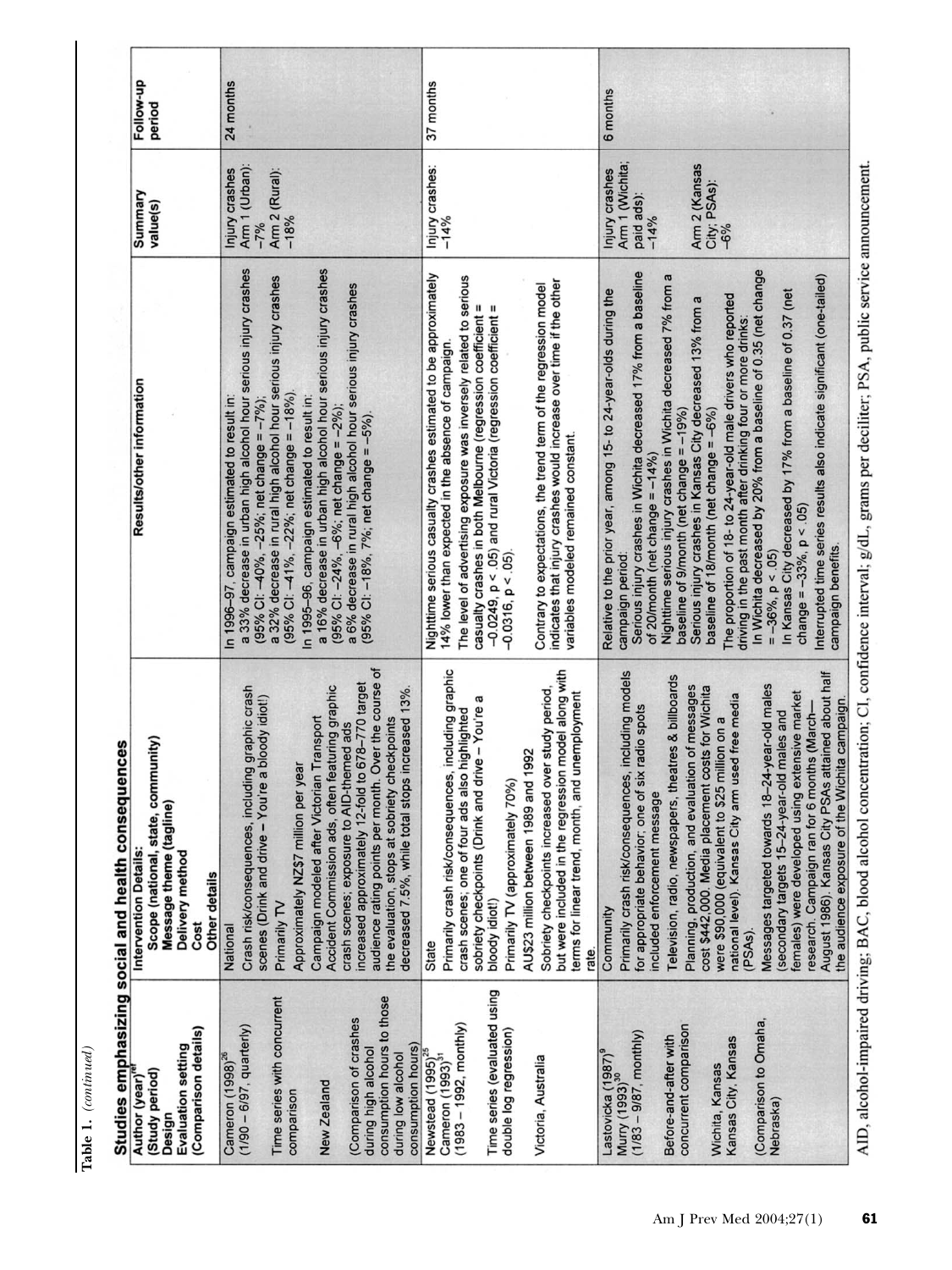The campaign messages were credible, however, because enforcement levels were already quite high.

McLean et al.<sup>22</sup> evaluated the short-term effects of a South Australian media campaign publicizing a sobriety checkpoint program that had been ongoing for several years. They assessed the proportion of drivers at roadside surveys who had illegal BAC levels before and during the 7-week campaign. Adjustment for potential seasonal effects on levels of drinking and driving was made by comparing the observed changes to those from a previous year in which enforcement and publicity did not change.

Epperlein<sup>23</sup> evaluated an Arizona media campaign highlighting police enforcement activities. When this campaign was conducted, there was not only a high level of police enforcement, but also unpaid media coverage of high-profile alcohol-related crashes and impending changes in driving under the influence (DUI) legislation. These other activities may have had a synergistic effect with the deterrent messages of the campaign. The study used an interrupted time series analysis to attempt to disentangle the effects of a media campaign from the effects of changes in DUI laws that followed shortly thereafter. For the evaluation, separate time series were conducted and compared for crashes likely to involve alcohol and for crashes less likely to involve alcohol (e.g., nighttime vs daytime fatal crashes), allowing the adjustment for potential confounders. The short (5-month) period between implementation of the campaign and changes in the DUI laws does, however, raise some questions about the stability of the time series results.

A third campaign $24$  included both deterrence messages and an educational component concerning the steps that the audience should take to avoid drunk driving. The campaign took place in Vermont while an intensive alcohol safety action project was underway. Some counties were exposed to the media campaign with additional enforcement, some were exposed to the campaign alone, and some were used as comparison areas. Despite the careful attention paid to study design, the sample sizes obtained for the outcome measures examined were very small. Consequently, the resulting estimates are very unstable. For example, the estimated net effect of the campaign was a decrease of 158% in intoxicated drivers; this estimate was based on a 37% decrease in the intervention community (95% confidence interval [CI]: $-72\%$  to  $+42\%$ ) and a  $121\%$ increase in the comparison community (95% CI:  $-14\%$ ) to  $+465\%$ ).

## **Studies of Campaigns with Social and Health Consequences Themes**

Five studies reviewed evaluated campaigns that highlighted various social and health consequences of  $\rm{AID.}^{9,25,26,30,31}$  One campaign $^{9,30}$  used state-of-the-art

marketing methods to influence drinking and driving among young males in Wichita, Kansas. Campaign messages depicted relatively mild consequences of drinking and driving and modeled desirable behavior. Some also included references to the legal consequences of AID. Interrupted time series analyses and pre–post comparisons on several crash outcome measures and examining several population groups generally indicated that the campaign reduced crashes likely to involve alcohol. The same campaign messages were also presented as public service announcements in Kansas City, Kansas, where they attained approximately half as much audience exposure as did the paid ads in Wichita. The estimated effect for this study arm was approximately half as strong as that observed for the paid media campaign.

A campaign developed by the Transport Accident Commission (TAC) of Victoria, Australia, used television ads depicting realistic and graphic scenes of crashes to highlight the devastating physical and emotional consequences of drinking and driving. Each ad ended with the tag line, "Drink and drive—You're a bloody idiot!" Evaluations suggested that this campaign was successful at decreasing alcohol-related crash $es,^{25,31}$  and it inspired similar campaigns in other Australian states and New Zealand. However, there has been controversy over both the theoretical basis for this campaign and the appropriateness of its evaluation[.32–35](#page-8-0) Some authors have criticized the TAC ads for their attempts to motivate the audience with a strong fear-based approach with limited emphasis on modeling desirable behaviors.<sup>32</sup> Critiques of the evaluation focus on the issue of whether other factors that may have contributed to changes in alcohol-related crashes were correctly accounted for in the analysis. These factors include an increase in the use of sobriety checkpoints and an economic downturn during the period of the evaluation. One troubling aspect of this model is that it estimates that, other things being equal, injury crashes are expected to increase over time. This finding is contrary to the common belief that factors such as improvements in vehicle safety generally lead to an overall decrease in injury crashes over time.

Despite the controversy surrounding the evaluation of the Victorian mass media campaign, its results are quite consistent with the findings from the evaluation of a New Zealand campaign using similar ads and a similar degree of audience exposure to them. $26$  Separate regression analyses for urban and rural areas each indicate that the campaign was associated with a decrease in injury crashes. In contrast to the Victorian campaign, the New Zealand campaign was conducted in the context of a stable economy and a stable, high level of AID enforcement activity. There have also been critiques of the New Zealand evaluation, and alternative analyses have produced smaller estimates of effectiveness[.33,36](#page-8-0)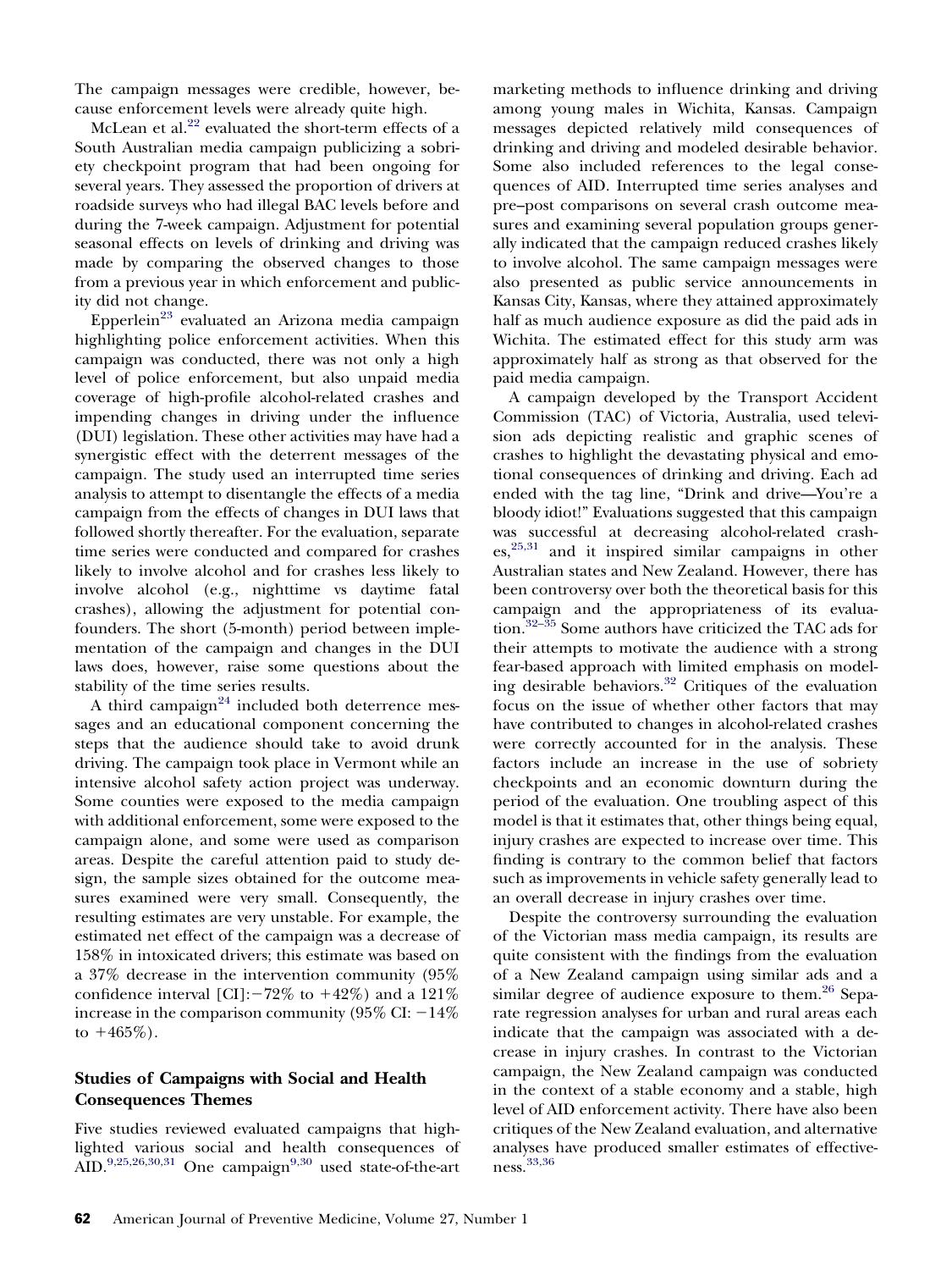

**Figure 2.** Percent change in crashes likely to involve alcohol after implementing mass media campaigns to prevent alcohol-impaired driving.

#### **Summary of Study Results**

Figure 2 presents the results of the studies that estimated the effects of mass media campaigns on traffic crashes. The median decrease in crashes across all studies and all levels of crash severity was 13% (interquartile range [IQR]: 6% to 14%). The median decrease in injury-producing crashes, the most common crash outcome, was  $10\%$  (IQR:  $6\%$  to  $15\%$ ). The two studies that used roadside BAC test results as outcome measures showed net decreases of 158% and 30% in the proportion of drivers with BAC levels that suggest alcohol impairment (0.05 g/dL and 0.08 g/dL, respectively).<sup>22,24</sup> There was no clear difference in the effectiveness of campaigns that used legal deterrence messages and those that used social and health consequences messages.

#### **Economic Analyses**

Cost–benefit analyses were conducted for two of the campaigns evaluated in this review, $25,30$  and their results have been adjusted to 1997 U.S. dollars. An analysis of the first 23 months of the Victorian campaign indicated that it cost \$403,174 per month for advertisement development, supporting media, media placement, and concept research.<sup>31</sup> Estimated savings from medical costs, productivity losses, pain and suffering, and property damage were \$8,324,532 per month, with \$3,214,096 of these savings accruing from averted medical costs.

The 6-month campaigns in Wichita (using paid media) and Kansas City (using public service announcements) had total costs of \$454,060 and \$322,660, respectively.<sup>37</sup> Included are costs for planning and evaluation research, message production, and media scheduling. Total savings from averted costs of insurance administration, premature funerals, legal and court expenses, medical payments, property damage, rehabilitation, and employers' losses were estimated at \$3,431,305 for the Wichita campaign and \$3,676,399 in Kansas City.

In all three sites evaluated, the estimated societal benefits substantially exceeded the costs of developing and airing the campaign messages.

#### **Discussion**

The studies reviewed here indicate that under some conditions, well-executed mass media campaigns can contribute to a reduction in AID and alcohol-related crashes. They also suggest that such campaigns are cost saving.

None of the studies reviewed provides unequivocal evidence that a given campaign actually reduced AID or alcohol-related crashes. However, across the body of evidence reviewed, which contains studies subject to confounding variables likely to be unique to the given situations observed, the estimated effects of the campaigns consistently indicated beneficial results. This pattern is unlikely to be an artifact of methodologic flaws in the studies evaluated, and suggests that the campaigns were in fact effective. One potential bias that could distort the conclusion, however, is the possibility that studies with positive findings are more likely to be published or to be identified in a systematic literature search.

Mass media campaigns likely have indirect effects in addition to those evaluated in this review. For instance, several authors have suggested that the mass media can play an "agenda-setting" role by influencing public perceptions of the importance of social issues, such as  $\text{AID.}^{17,38-40}$  As media coverage increases the perceived importance of the AID problem, public support for actions to address it may also increase. A recent study provides evidence suggesting such a process. This study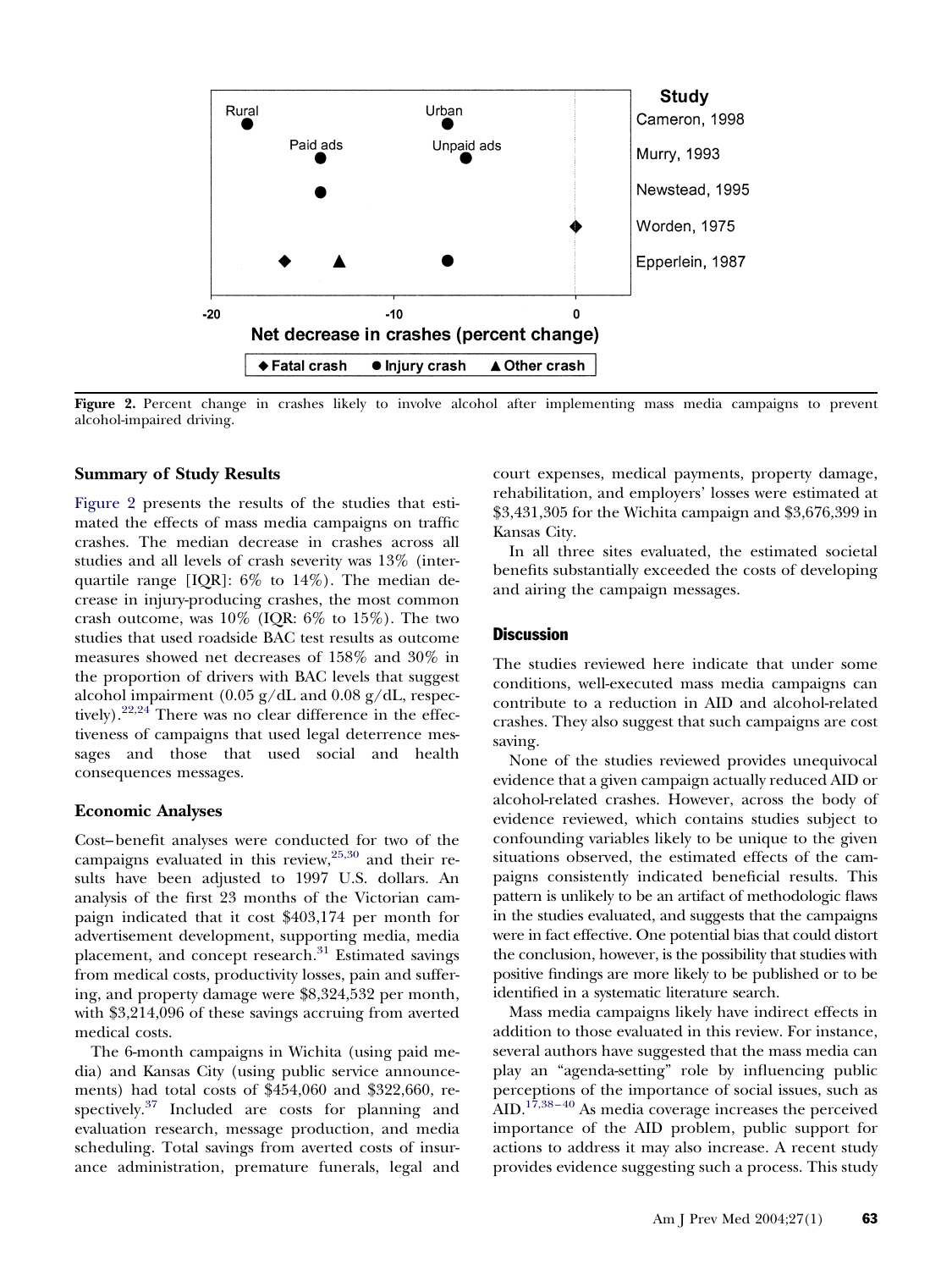found that most of the observed association between news coverage of AID and the observed decrease in alcohol-related crashes between 1978 and 1996 could be accounted for by legislative initiatives associated with the news coverage rather than by direct effects of that coverage on people's behavior.<sup>41</sup> According to some authors,  $3,41,42$  using the mass media to influence social policies offers much larger potential benefits than attempting to change individual behavior. Thus, they suggest that future mass media campaigns should explicitly focus on these broader goals. If such campaigns were conducted, it would be instructive to compare their influence on public support for changes in social policy to that of traditional campaigns intended to foster individual behavior change.

No clear difference in effectiveness was observed between campaigns that highlighted the legal deterrence of AID and those that highlighted the social and health consequences. Nonetheless, it is possible that some types of messages are better suited than others for promoting different types of change. For example, some authors have suggested that campaigns with legal deterrence themes may be the most efficient strategy for effecting individual behavior change, at least in the short term. $43$  These authors present evidence that such ads can be effective even when they use relatively low-cost production approaches. On the other hand, they argue that emotionally intense ads that emphasize the personal and social costs of drinking and driving may be more likely to lead to community support for greater preventive measures. Studies systematically evaluating the impact of ads with different themes on the beliefs and intentions of the target audience may help to clarify these issues.

Regardless of their thematic approach, the campaigns evaluated in this review were developed using practices that probably maximized their effectiveness. These practices included pretesting of messages and efforts to maximize the length and frequency of audience exposure. The studies reviewed represent a highly select sample of mass media campaigns targeting AID, and their results cannot be generalized beyond such high-quality, high-intensity campaigns. Historically, many mass media campaigns targeting AID have used public service announcements rather than paid media, devoted minimal resources into the crafting and testing of messages, and devoted very little effort to ensuring adequate exposure levels.<sup>3,9</sup> Although no formal evaluations of such campaigns were found that met the inclusion criteria, anecdotal evidence suggests that they also have not been effective at changing behavior. As others have pointed out, it would be a surprise if an entrenched lifestyle behavior such as AID were easily affected by such minimal efforts.<sup>44</sup>

Decision making based on the success or failure of previous health-promotion campaigns is complicated by the **efficacy paradox**. [45](#page-8-0) According to this paradox,

#### **Table 2.** Future research questions

#### **Evaluating message content effects**

What is the relative effectiveness and cost-effectiveness of various campaign themes (e.g., law enforcement, legal penalties, social stigma, guilt, injury to self and others) for reducing AID and alcohol-related crashes? For influencing public support for stronger prevention activities?

**Evaluating message delivery effects**

What is the dose–response curve for varying levels of advertising exposure (e.g., none, light, moderate, and heavy)? Does the shape of this curve vary according to message content and the outcome evaluated?

- What is the relative effectiveness and cost-effectiveness of different media types (TV, radio, etc.)? Paid advertising and public service announcements?
- What is the optimal exposure schedule for AID mass media campaigns (e.g., intermittent waves of messages vs a steady flow)?
- How should mass media campaigns be adapted to the changing media environment (e.g., market segmentation, Internet, message filtering devices)?

**Evaluating message/recipient interactions**

- To what extent are certain population groups more or less likely to be influenced by mass media campaigns?
- Are some themes more likely than others to influence "hard-to-reach" target groups (e.g., enforcement themes for "hard-core" drinking drivers)?

#### **Improving research design**

What measurement issues need to be addressed to improve assessment of media and message exposure? What research designs can best address problems in measuring exposure?

AID, alcohol-impaired driving.

the results of poorly implemented programs are of questionable value for making generalizations about the potential utility of such programs. On the other hand, with typical resource constraints it is often impossible to implement programs that meet all the requirements for maximal efficacy. Given these facts, it is incumbent upon planners to assess whether they have adequate resources and a supportive environment to implement an effective mass media campaign. If not, the campaign should not be undertaken.

The characteristics of the campaigns evaluated in this review may serve as a preliminary guide to evaluating the potential for success of a proposed mass media campaign, but several research questions will need to be addressed to maximize the effectiveness and efficiency of future programs. A list of such questions is provided in Table 2. Foremost among these is the question of the relative effectiveness of specific campaign themes and messages. It is unlikely that all potential messages are equally effective for changing drinking and driving behavior, and some may prove not to be effective at all or even to be counterproductive. Another important question relates to the potential impact of the changing media market, with increasing market segmentation, emerging technology to allow